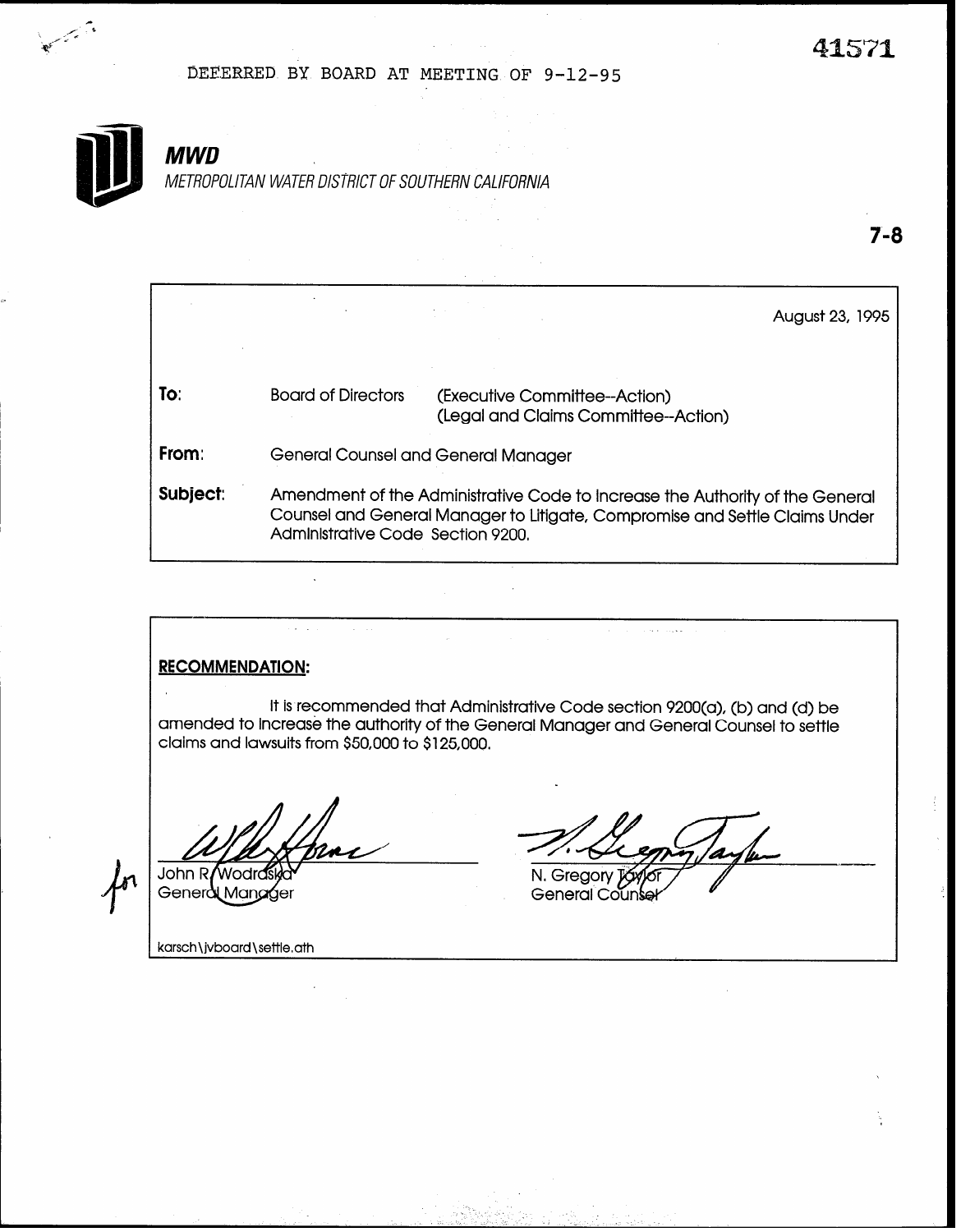#### EXECUTIVE SUMMARY AND DETAILED REPORT:

The General Manager and General Counsel currently have authority to settle claims not to exeed \$50,000. The General Counsel has authority to contract with special counsel and experts for up to \$100,000 to litigate an action. There are an increasing number of claims and lawsuits in which settlements are reached for greater than \$50,000, but less than \$125,000. Increasing the settlement authority of the General Manager and General Counsel will allow timely responses to settlement offers that have time constraints, for example offers received on the verge of trial. There will also be savings in litigation costs as work often continues on a lawsuit pending approval by the Board of a settlement proposal.

Pursuant to Administrative Code section 6433, the settlement of claims and lawsuits under the authority granted by section 9200 are reported to the Board on a quarterly basis. These reports allow the Board to be kept informed of settlements made by the General Manager and General Counsel without expending time at monthly meetings on relatively small claims. Therefore, it is recommended that the authority of the General Manager and General Counsel to settle those claims and lawsuits described in Administrative Code section 9200(a), (b), and (d), be increased to \$125,000.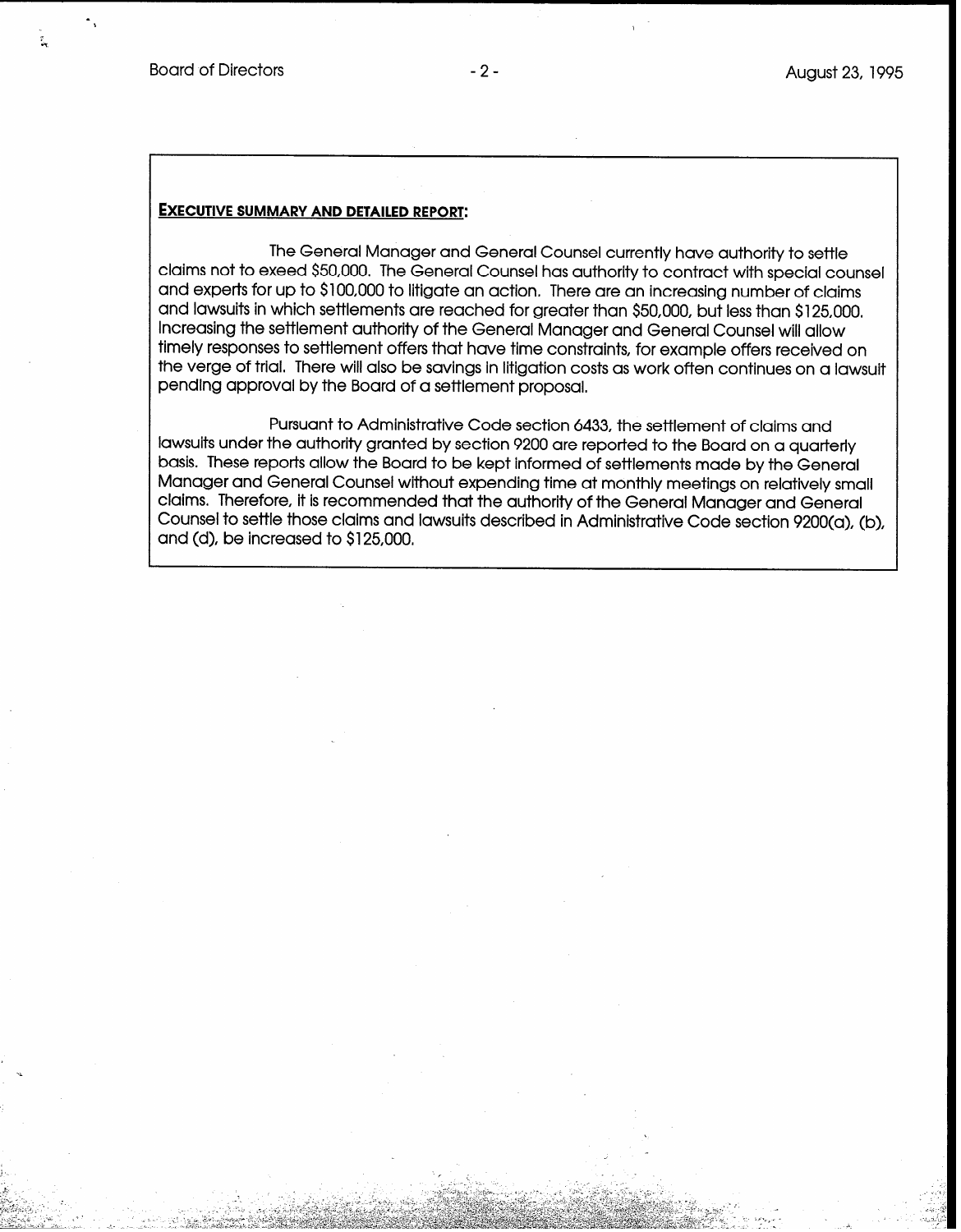#### ATTACHMENT A

. 1

-7.

I

### Division IX

#### Chapter 2

#### LITIGATION AND RELATED MATTERS

#### 5 9200. Authority to litigate, Compromise and Settle Claims By and Against the District.

(a) Settlement of Claims or SuitsGenerally. - The General Manager, with the approval of the General Counsel, is authorized to allow, compromise or settle any claim or suit, by or against the District, not provided for elsewhere in this Code if the amount to be paid does not exceed \$50,000 \$125,000. The General Manager or the General Counsel may perform any functions placed on the Board by Part 3 of Division 3.6 of Title 1 of the Government Code. The General Manager, with the approval of the General Counsel, may delegate the authority to settle claims involving payment of an amount not exceeding \$1,000 to an independent contractor,

(b) Settlement of Labor Claims or Suits. - The General Manager, with the approval of the General Counsel, is authorized to compromise and settle any claim brought against the District under Division 4 of the Labor Code and any suit arising out of proceedings against the District under Division 4, provided the amount to be paid pursuant to any such compromise and settlement shall not exceed the sum of \$50,000 \$125,000.

(d) Prosecution of Claims, - The General Manager is authorized to do all things he deems necessary or proper to obtain payment of a claim of the District. For that purpose he may himself, with the approval of the General Counsel, institute an action within the jurisdictional limits of the small claims court and may request the General Counsel, tiho is hereby authorized to do so, to institute an action in the municipal court, superior court or federal district court to recover damages in any amount arising out of injury to person or property and to institute other actions in which the amount sought to be recovered does not exceed \$50,000 \$125,000 . In the case of small claims court actions, the General Manager, with the approval of the General Counsel, may, in connection with any such action, compromise, settle or dismiss such action, conduct ancillary proceedings, or appeal a judgment rendered in such action. In other actions brought under authority of this Section, the General Counsel, with the approval of the General Manager, may compromise, settle or dismiss such action, conduct ancillary proceedings, or appeal a judgment rendered in such action, provided that the amount to be paid by the District as a result of any compromise or settlement shall not exceed \$50,000 \$125,000.

.I, \_- , .

\_ : ; ,, \_ " , e. - I- -; . \_\_

. . '

\_'. .\_'

1 ' -1 ,

\_ . .